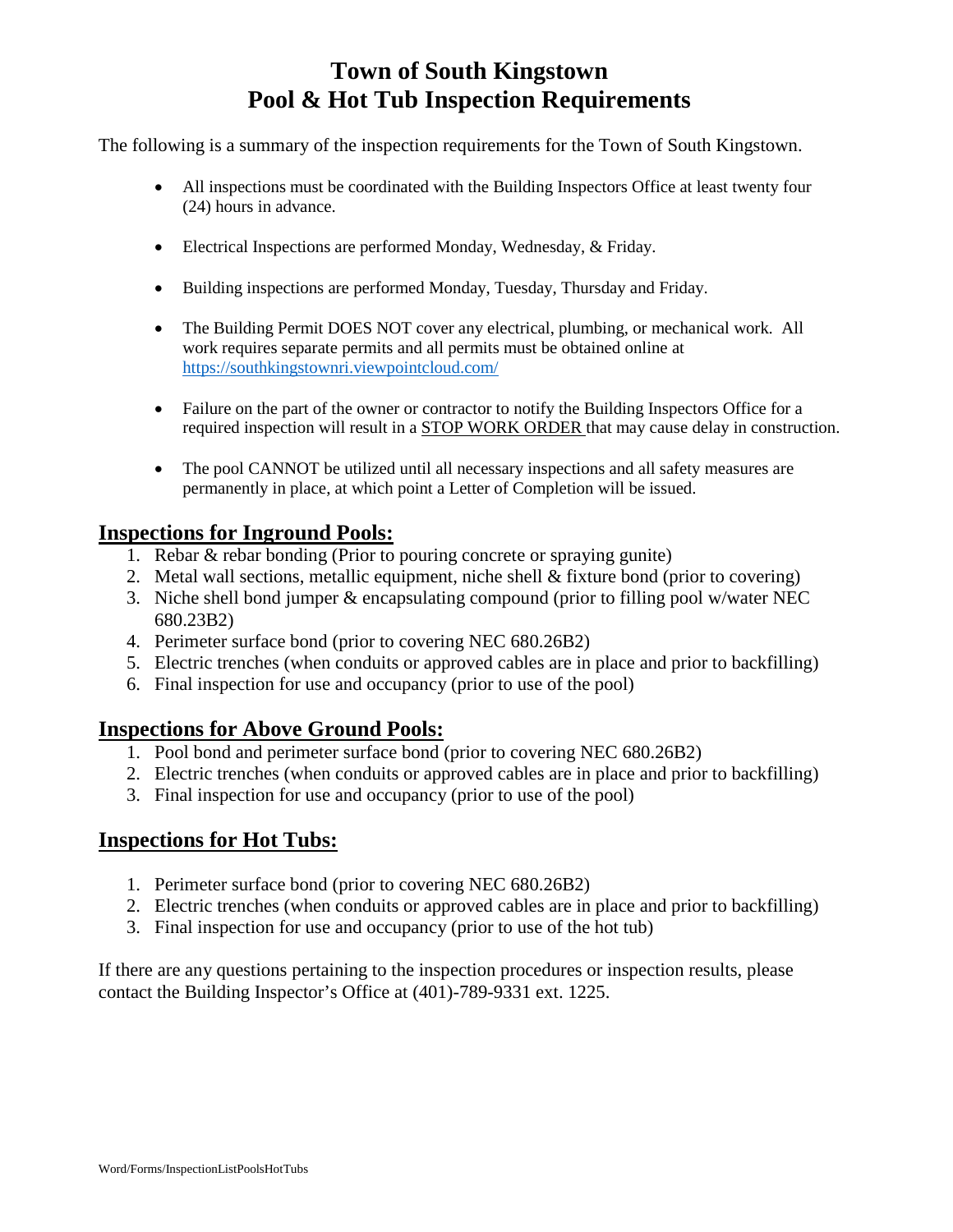# **Swimming Pools and Spas Barrier Requirements**

- Outdoor and indoor pools and spas shall be surrounded by a barrier that complies with sections 305.2.1 through 305.7 of the Rhode Island Swimming Pool and Spa Code. *(305.2 RI Swimming Pool & Spa Code)*

-The top of the barrier shall not be less than 48" above grade when measured on the side of the barrier that faces away from the pool or spa. Such height shall exist around the entire perimeter of the barrier and for a distance of 3' measured horizontally from the outside of the required barrier. *(305.2.1 RI Swimming Pool & Spa Code)*

-Access gates shall comply with the requirements of Sections 305.3.1 through 305.3.3 and shall be equipped to accommodate a locking device. Pedestrian access gates shall open outward away from the pool or spa, shall be self-closing, and shall have a selflatching device. *(305.3 RI Swimming Pool & Spa Code)*

-Where the release mechanism of the self-latching device is located less than 54" from grade, the release mechanism shall be located on the pool side of the gate not less than 3" below the top of the gate, and the gate barrier shall not have an opening greater than <sup>1</sup> /2" within 18" of the release mechanism*. (305.3.3 RI Swimming Pool & Spa Code)*

-Where a wall of a dwelling or structure serves as part of the barrier and where doors or windows provide direct access to the pool or spa through that wall, **one** of the following shall be required:

- 1. Operable windows having a sill height of less than 48" above the indoor finished floor and doors shall have an alarm that produces an audible warning when the window, door or their screens are opened. The operable parts of the alarm deactivation switches shall be located 54" above the finished floor.
- 2. An approved means of protection, such as self-closing doors with selflatching devices, is provided. Such means of protection shall provide a degree of protection that is not less than the protection afforded by Item1 or Item 2. *(305.4 RI Swimming Pool & Spa Code)*